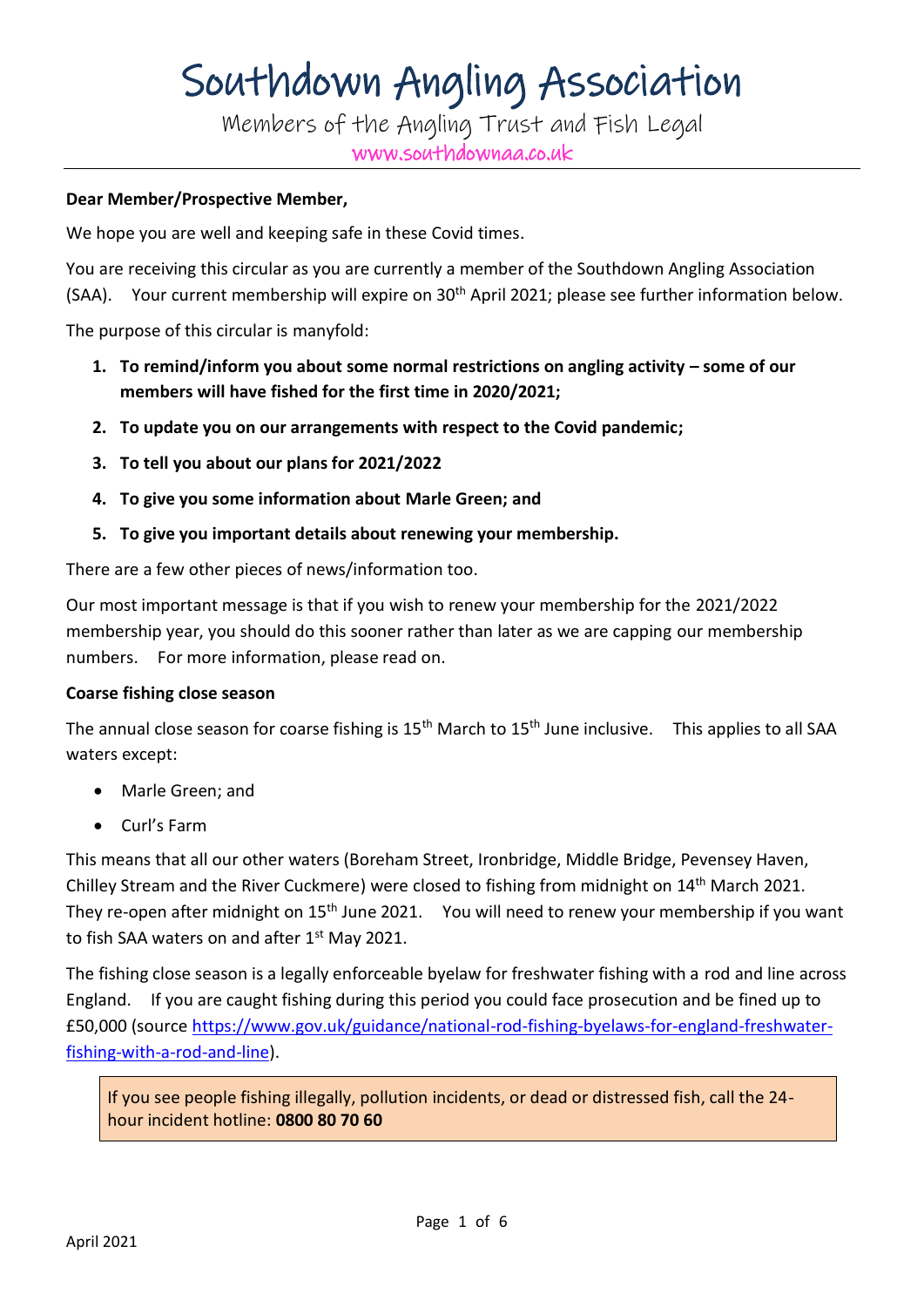Members of the Angling Trust and Fish Legal www.southdownaa.co.uk

#### **Covid-19 restrictions**

Since the outbreak of Covid-19 we have followed the guidance of the Angling Trust (AT), closing waters to angling and re-opening in controlled ways as required. We have seen national lockdowns and more local restrictions with Tiers based on county and district council boundaries. At times, the guidance on restrictions from the AT changed at short notice.

Necessarily, SAA had to introduce additional restrictions to limit fishery use and safeguard anglers & fish welfare. SAA uses its Facebook and Website pages to update members and will continue to do this.

All SAA waters are located in East Sussex and within the statutory boundary of the Wealden District. It is important that you know this so that you understand future advice on recreational fishing. Where you live is also important, as you may not be allowed to or be advised against travelling to fish SAA waters, dependent upon the arrangements as the Covid restrictions are further lifted.

#### Angling Trust statement on the resumption of fishing in England from 29<sup>th</sup> March 2021

In late February, the Government set-out a series of planned steps on the easing of lockdown restrictions in England. Tentative dates were given for each planned step that would be subject to review dependent on how well the pandemic was considered to be "under control".

Step 1 was implemented on 29<sup>th</sup> March 2021. At this step, some of the current restrictions on outdoor recreational activity were lifted (sourc[e https://anglingtrust.net/covid-19\)](https://anglingtrust.net/covid-19). In Step 1, the following will apply:

- Fishing will remain permitted as outdoor recreation or exercise for up to 6 people, or in a larger group if everyone present is from the same two households. This is known as the "Rule of 6";
- In principle, you may fish into or through the night. However, no night fishing is allowed on SAA waters until at least the 16/06/2021;
- The statutory stay at home restriction will be lifted but the guidance will encourage you to minimise travel outside of your local area; and
- Match fishing is permitted under controlled conditions, but no spectators are allowed. However, no competitions will take place on SAA waters until at least 16/06/2021.

As a result of proceeding to Step 1, all current SAA Covid related restrictions are lifted. This means that the limits on members visiting our enclosed waters do not apply save that Members should always follow social distancing measures and avoid close contact with others.

The Year Book for the 2021/2022 membership year includes guidance on what measures need to be adopted at different steps/stages imposed by the Government including any return to a full national lockdown, the "Rule of 1" and the "Rule of 6". You must follow this guidance.

SAA and SAA members must always follow Government restrictions and guidance from the Angling Trust. You should never go fishing if you are feeling unwell.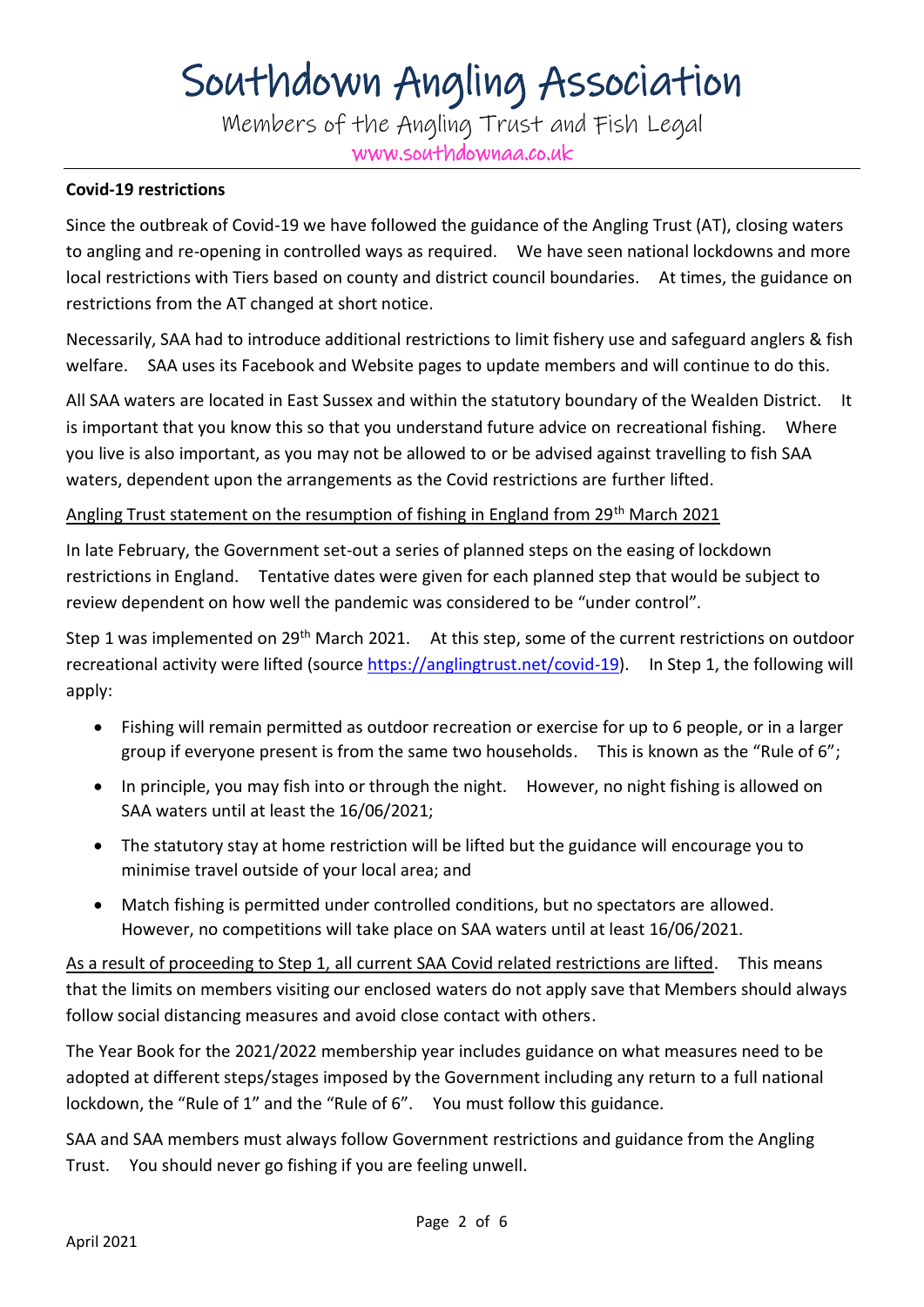Members of the Angling Trust and Fish Legal www.southdownaa.co.uk

### **Cinderford Pond**

We have recently been advised that the owner no longer wishes to let the fishing rights to SAA. Although this is disappointing, the days we were allowed to fish has always been restricted and we have been unable to gain vehicular access to the water for about 1 year now.

Hence, fishing at Cinderford Pond is closed to all SAA members with immediate effect.

#### **Membership Cap**

As other local fishing clubs, the demand for membership of SAA during the current membership year was unprecedented to the extent that we had to close our membership. We have welcomed back returning members, lapsed members and anglers that have retaken up fishing after a long absence. We also have many new members that have sampled fishing for the first time. You are all very welcome.

We do need to manage the level of membership numbers for many reasons including:

- 1. Managing water usage, principally a capacity issue we have finite resources;
- 2. Consideration of fish welfare; and
- 3. Costs for insurance and affiliation fees and the like.

## **So, for the new membership year commencing on 1st May 2021, we will cap the number of memberships available at 500.**

As an existing member, we urge you to rejoin as soon as new memberships are available. If you do not do this, it is possible that there will not be a place for you this membership year. Other local clubs are operating in a similar way.

Please use the enclosed membership form to renew your membership as soon as possible.

#### **Plans for 2021 - 2022**

The principal changes for the forthcoming membership year envisaged are:

- a) SAA will affiliate to the Rother Fisheries Association. This will give access to many additional waters on the River Rother and Royal Military Canal in Kent. See further information below;
- b) Likely additional access to other parts of the Pevensey Haven, subject to agreement; and
- c) Membership subscription rates will be generally unchanged. Exceptionally, the rate for Junior members (aged under 14) will be increased from £2 to £10.

Because of Covid restrictions we were not able to hold an AGM in 2020 and have no immediate plans for one in 2021. The club's finances remain healthy.

We are presently in need of a club Secretary and new Committee Members. If you are interested in serving in any of these roles, please contact the Treasurer. Necessarily, you will need to be computer literate and be prepared to take on tasks to help with the operation of the club.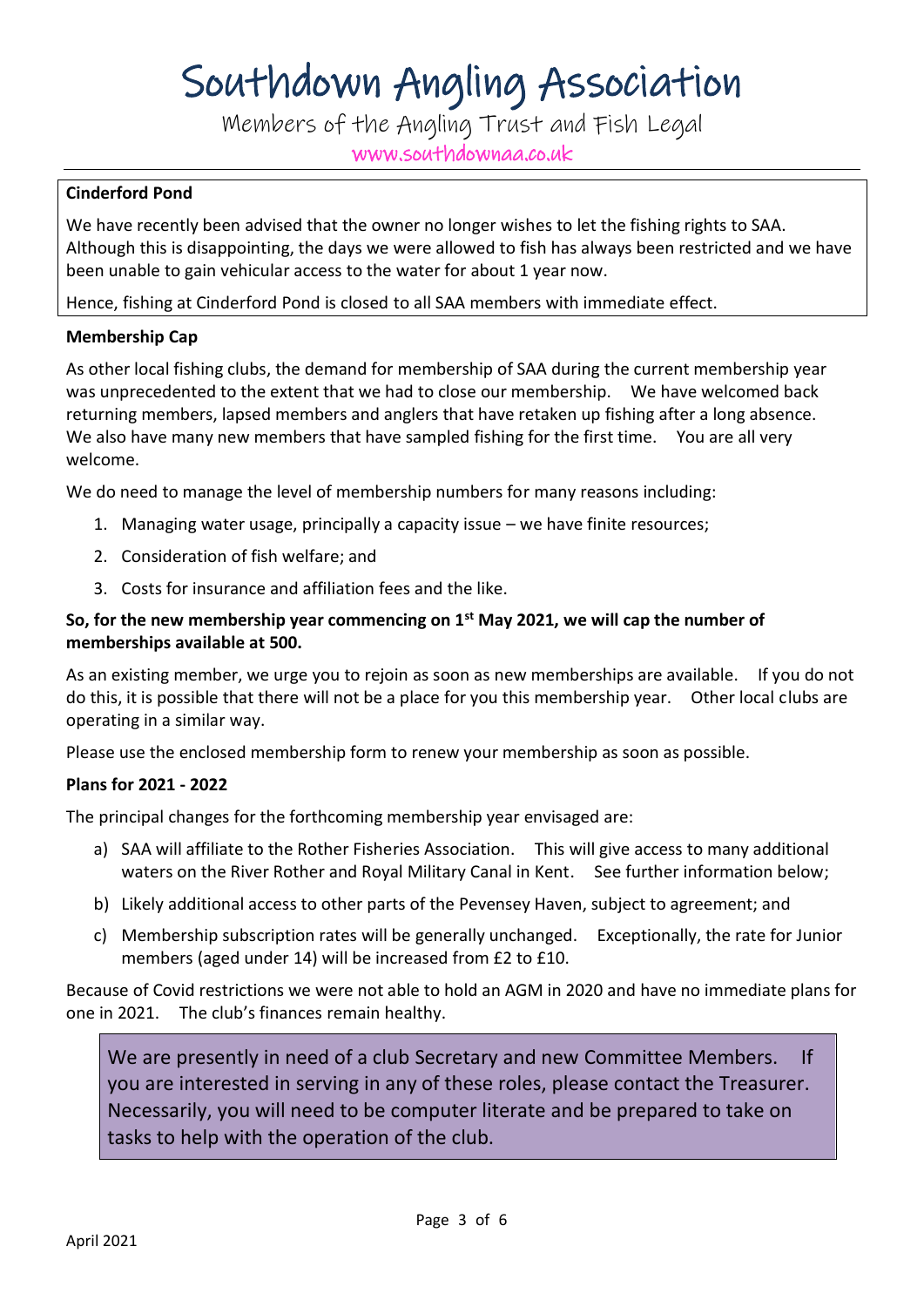Members of the Angling Trust and Fish Legal www.southdownaa.co.uk

#### **Affiliation to the Rother Fisheries Association (RFA)**

For 2021/2022 we will be affiliated to the RFA. This will give SAA members access to additional waters on the River Rother and the Royal Military Canal (RMC). These waters provide different challenges and complement traditional SAA waters well.

The 2021/2022 Year Books will have a RFA sticker on the front page that is your authority to fish. The Rules, the RFA Booklet and Water Maps will all appear on our website in dure course. You must follow the RFA rules when fishing those waters. Please note also that all RFA waters are subject to the annual close season.

The waters that will be available include:

- 1. River Rother at Blackwall Bridge and Newenden;
- 2. Potman's Heath Channel;
- 3. River Rother at Bodiam Bridge;
- 4. River Rother at Udiam Bridge, Salehurst Church and Robertsbridge; and
- 5. Royal Military Canal. Both banks from Appledore Dam to Iden Lock along Military Road.

The lengths of water are given in more detail on the RFA maps.

The Rother at Blackwall is a wide deep river, whereas further upstream at Bodiam and above it is much narrower. Expect boats and non-fishing recreational use particularly at Bodiam during warmer months.

The Royal Military Canal and Potman's is relatively shallow and can be weedy during the Summer months; well worth using a weed cutter before fishing.

It is well worth exploring these new waters.

#### **Marle Green**

Given the number of new members that joined last year, we thought it would be useful to give you some background on this water. This has been partly prompted by a few behavioural issues that have occurred that cannot be tolerated and threaten our continued enjoyment of this fantastic venue.

SAA have enjoyed the fishing rights here since 2008. We don't own the land and therefore rent the fishing rights. Initially, the site was owned by Ibstock (a brick manufacturer) and currently by an organisation called Sacred Earth. Sacred Earth's principal aim is to preserve and maintain the land for community use, land-based social enterprises and rural micro industries. They also hold social events, weddings and training seminars.

## **We do not have exclusive use of the water; instead we have to work around any planned events run by Sacred Earth. It is this way or no access at all.**

Please note and observe the closure dates for this water that have already been agreed with the landowner:

*Friday 9th April to Tuesday 13th April inclusive, Thursday 27th May to Saturday 5 th June inclusive, Saturday 3rd July, Tuesday 3rd August to Friday 6th August inclusive, Friday 13th*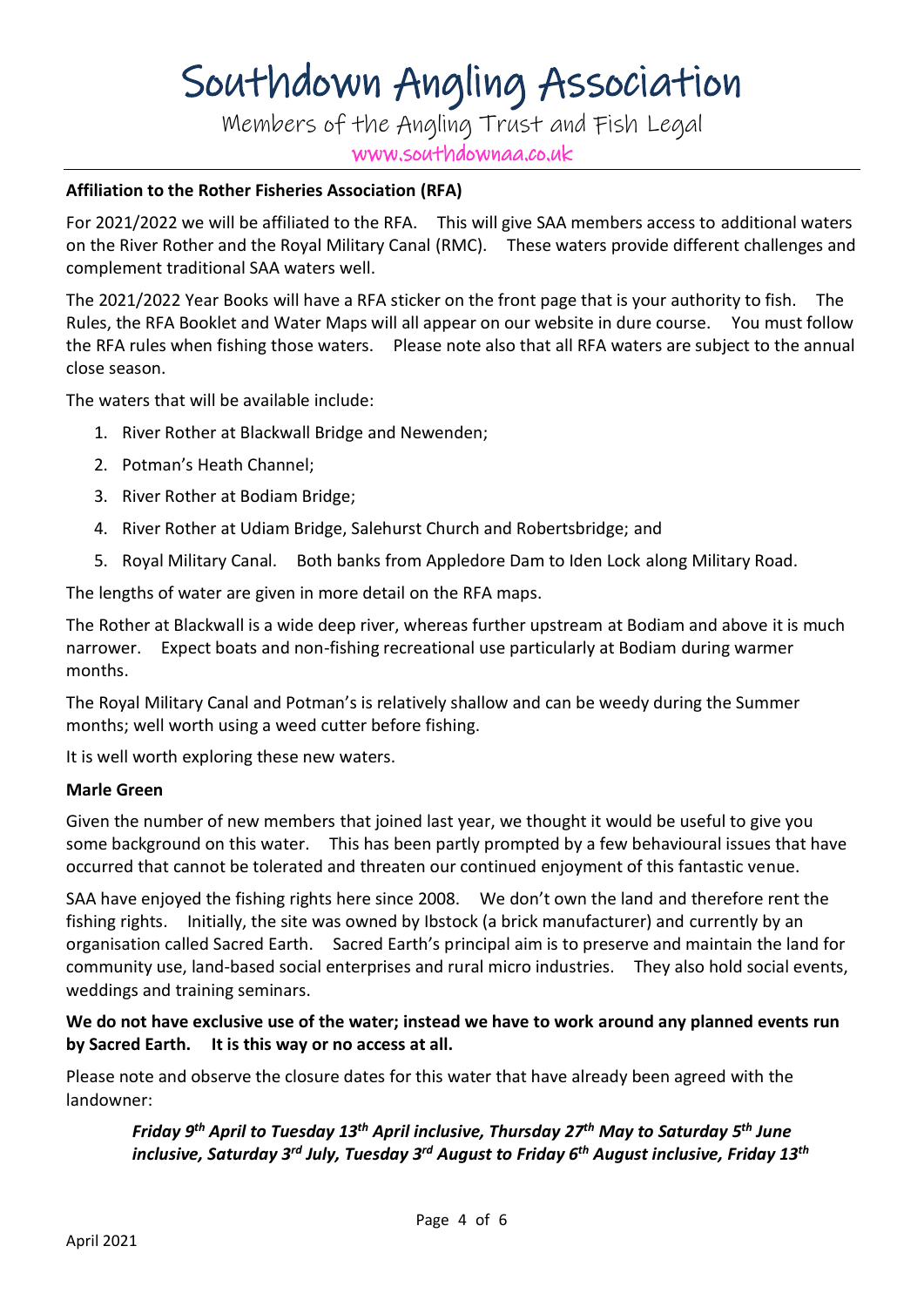Members of the Angling Trust and Fish Legal www.southdownaa.co.uk

## *August to Sunday 15th August inclusive, Thursday 26th August, Monday 27th September to Friday 1st October inclusive and Tuesday 26th October to Thursday 28th October inclusive.*

We have recently reached agreement for the fishing rights with the landowner for the next 3 years that is great news. There were a few instances last year that threatened our continued use of this water:

- 1. People are littering the banks. Please take your litter home. SAA will be blamed for any litter, regardless of who is responsible;
- 2. Persons unknown have had a sh<sup>\*</sup>t on the bank/footpaths. There is absolutely no place for this disgusting anti-social behaviour. If you need to "go", pack up and go home. If it is an absolute emergency the landowner has offered the use of his compost loo on the far side of the lake. If this gets abused, we will lose the fishing rights; and
- 3. Somebody verbally abused a local resident who rightly complained that their access was blocked by a car either dropping off or picking somebody up at the access gate. This is totally unacceptable. If you are dropping someone off or picking them up, do it in the car park or away from the houses.

It is your behaviour above anything else that will determine whether we can continue to fish at this venue. Please behave in a way you would want other people to behave if you owned the land. If you are found to break any of our rules for this venue, you will be banned for life and all other local clubs will be informed too.

#### **Survey**

In years past, we have undertaken surveys of water usage, member likes & dislikes and requests for improvement etc. We are going to do something similar again later this year. So, if you receive an email from an online survey platform such as "SurveyMonkey" we would be grateful to receive your responses.

## **Membership Renewal**

If you would like to renew your membership, commencing on  $1<sup>st</sup>$  May 2021, please follow any one of the following steps:

*Please note that no Year Books will be issued until we have received your completed membership form(s) and your payment.*

## Method 1: Payment by Internet Banking (preferred)

Check your membership details on the enclosed form(s) and tick the relevant membership category. Note any corrections on the rear of the form(s).

One form for each member please. Additional membership forms can be downloaded from our website.

Send your completed form(s) to:

Southdown Angling Association Membership Renewals c/o 19A Rise Park Gardens Eastbourne BN23 7EY